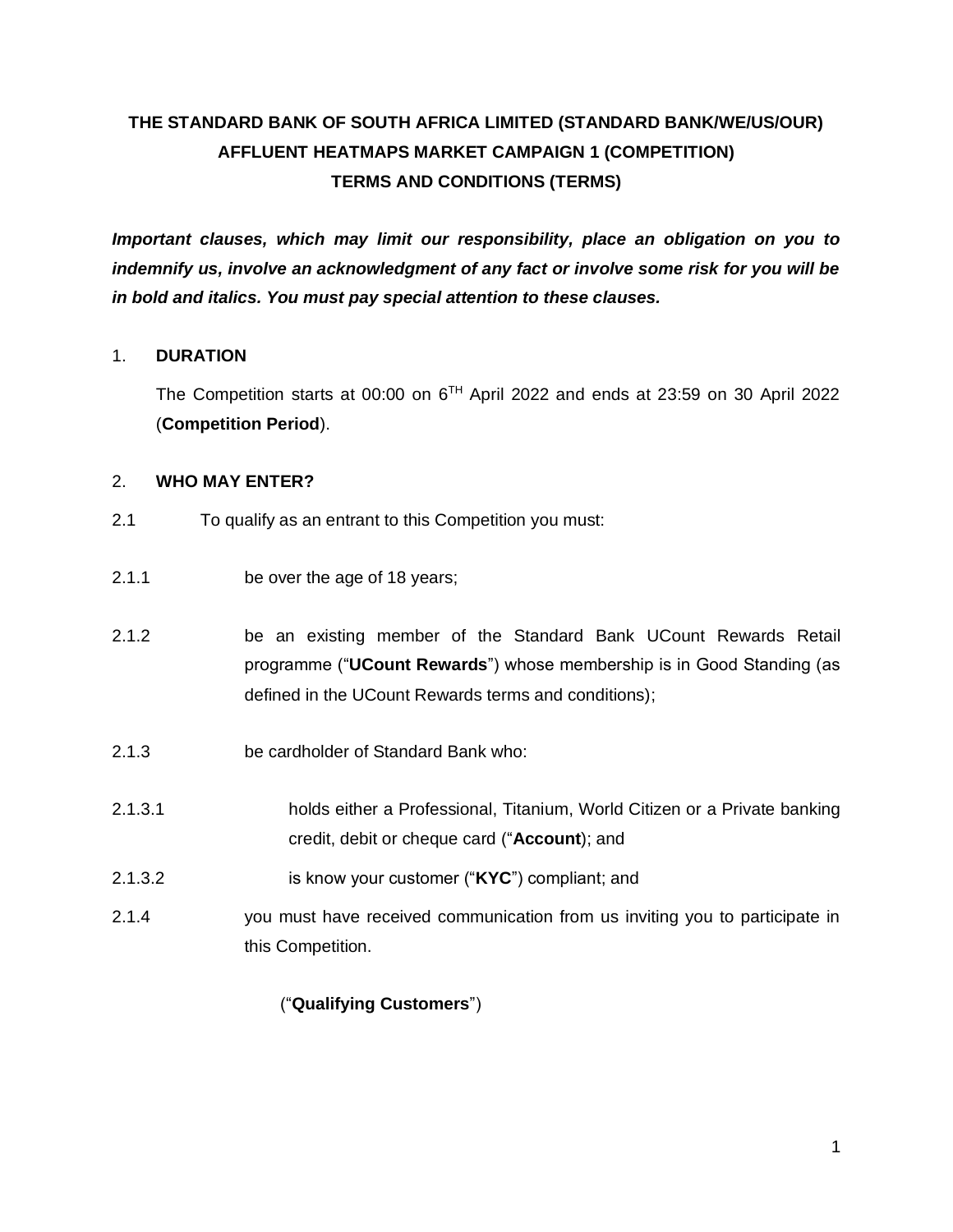#### 3. **HOW QUALIFY FOR COMPETITION**

- 3.1 To gain entry into the Competition, Qualifying Customers must, during the Competition Period:
- 3.1.1 have used their Account card by either swiping, tapping or shopping online for a minimum spend of R6 000 (six thousand Rand) on their Account; and
- 3.1.2 in respect of 10 (ten) or more transactions;

## ("**Qualifying Transaction**")

- 3.2 For the purpose of these Terms a "**Qualifying Transaction**" includings POS swipes, online purchases (where a card is not present) and VAS purchases (Data, airtime, electricity and Lotto).
- 3.3 Each Qualifying Transaction will grant a Qualifying Customer one entry into the Competition. Qualifying Customers can enter the Competition as many times as possible.

#### 4. **PRIZES AND LUCKY DRAW**

- 4.1 Qualifying Customers who meeting the Qualifying Transaction criteria will automatically be entered into a lucky draw.
- 4.2 Successful entry data will be extracted by the Standard Bank card data team at the end of the Competition Period and submitted for entry into the lucky draw.
- 4.3 The lucky draw will be conducted by our Risk Governance department to determine the final prize winners. The lucky draw will be conducted electronically for which a digital recording will be kept. The lucky draw will take place on 8 May 2022.
- 4.4 10 (ten) Qualifying Customers who meet the Qualifying Transaction Criteria will be selected from the successful entries into the Competition ("**Prize Winners**").
- 4.5 We will notify the Prize Winners by no later than 10 Business Days following the lucky draw by email and/or telephonically.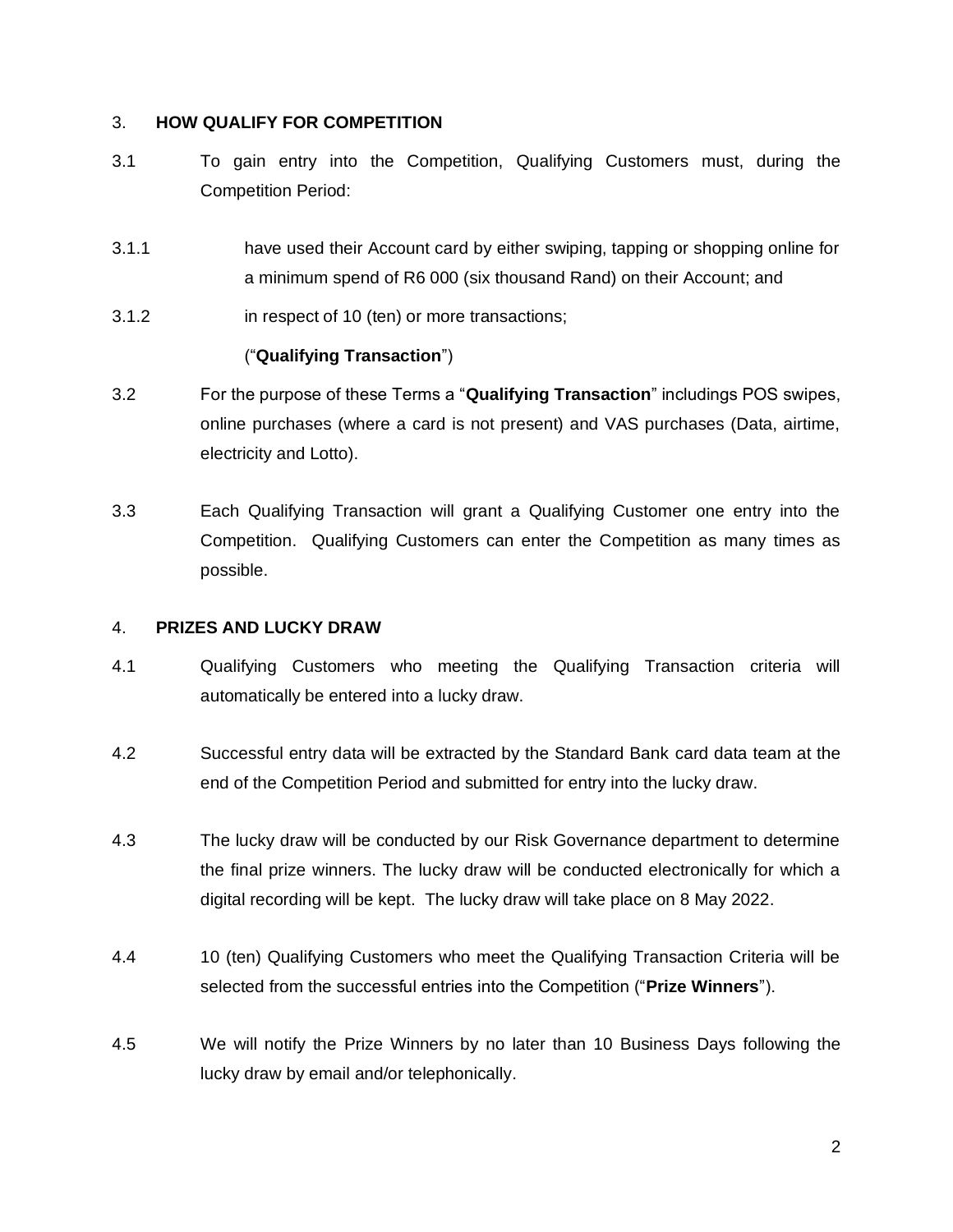- 4.6 The Prize for the Prize Winners will be 25 000 UCount Rewards Points valued at R2500 (two thousand five hundred Rand) ( "**Prize**").
- 4.7 The Prize Winners will receive the Prize no later than 31 May 2022, the Prize will be received into their UCount Rewards Account.

#### 5. **GENERAL**

- 5.1 *These Terms may be amended by Standard Bank at any time, with or without notice.*
- 5.2 You cannot participate in the Competition if:
- 5.2.1 you are a director, employee, agent or consultant of Standard Bank; or
- 5.2.2 you are an immediate family member of any of the persons specified in clause 5.2.1; or
- 5.2.3 you are a supplier of any goods or services under the Competition.
- 5.3 These Terms are governed by the Consumer Protection Act 68 of 2008.
- 5.4 We are the promoter of the Competition. Any reference to **we/us/our** includes our directors, members, partners, sponsors, employees, agents, consultants, suppliers, contractors and sponsors, where the context allows for it.
- 5.5 By participating in the Competition, you agree to be bound by these Terms**.**
- 5.6 All Accounts must have been activated within the requirements of the Financial Advisory and Intermediary Services Act 37 of 2002 and all regulations and guidelines in respect thereof.
- 5.7 The Qualifying Customers who participate in the Competition will be selected from data that the Standard Bank card data team will collect from transactions that meet the Qualifying Transaction criteria during the Competition Period.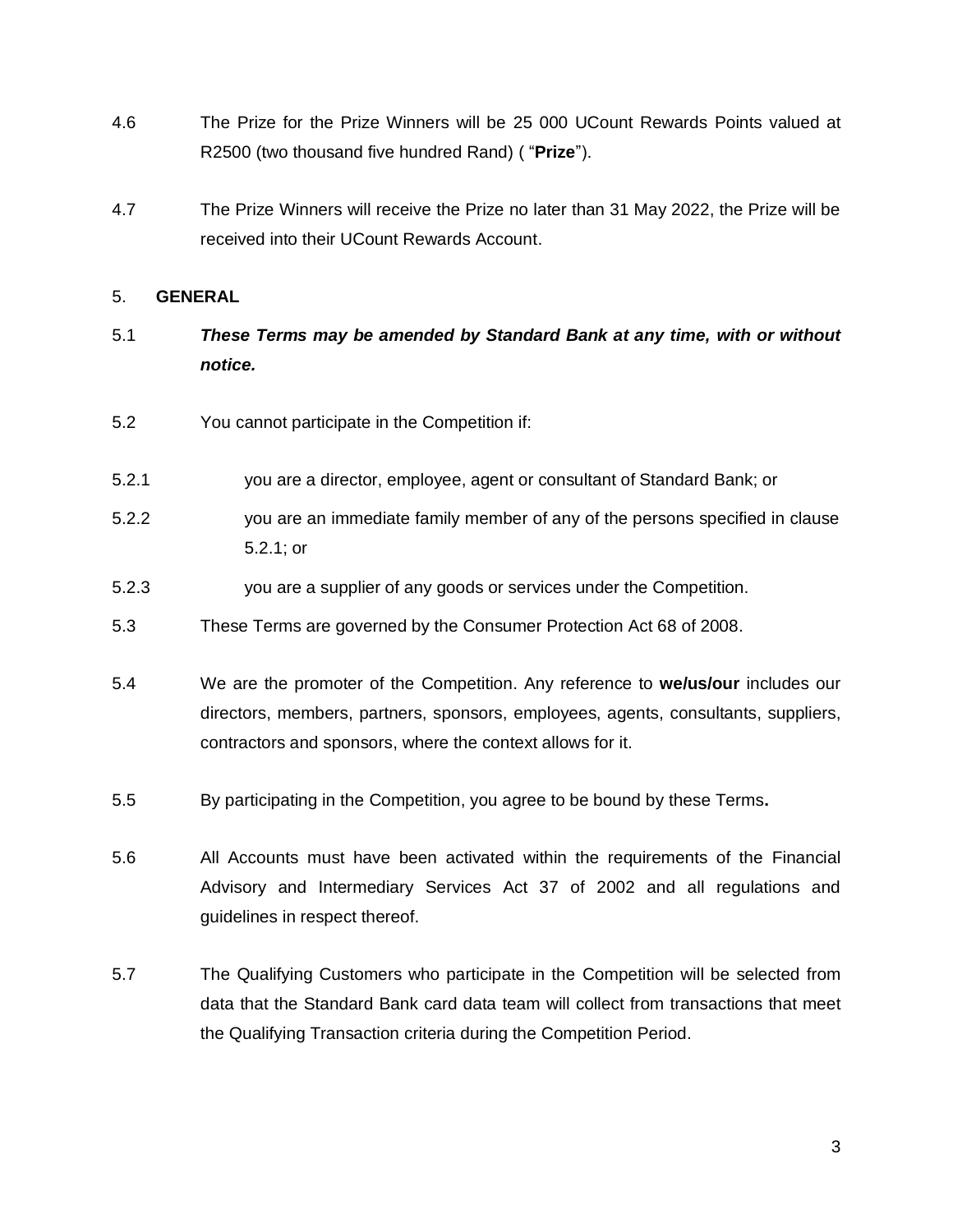- 5.8 If a Qualifying Customer does not accept a Prize, if an entry is not valid for any reason whatsoever, if a Qualifying Customer has breached these Terms, if the Qualifying Customer renounces the Competition or cannot be contacted, or if we deem such Qualifying Customer to have renounced the right to receive the Prize, we reserve the right to declare the right to receive the Prize to be forfeited in our sole and absolute discretion.
- 5.9 The Prize offered per the terms of this Competition may not be transferred from you to any other person and may not be exchanged for any other item. We do however reserve the right to substitute the Prize with any other prize of a similar commercial value.
- 5.10 *All Qualifying Customers who accept a Prize pursuant to the terms of this Competition do so entirely at their own risk.*
- 5.11 *We will need to process your Personal Information (as such term is defined in the Protection of Personal Information Act 4 of 2013) to validate your entry and if you are legible to receive a Prize.*
- 5.12 *We will be entitled to publish each Qualifying Customer's who has participated in the Competition, name and photograph in any advertising, promotional, print, point of sale or public relations material (the nature and manner of such releases to be determined within our sole discretion), for a period of one month from the date of announcing the Competition. Each Qualifying Customer who has received a Prize pursuant to the Competition will be given the opportunity to decline the publication of their images and to participate in our marketing material insofar as it relates to the Competition.*
- 5.13 No entry will be valid until a validation process has taken place.
- 5.14 In the event of a dispute, our decision will be final and binding on all aspects of the Competition.